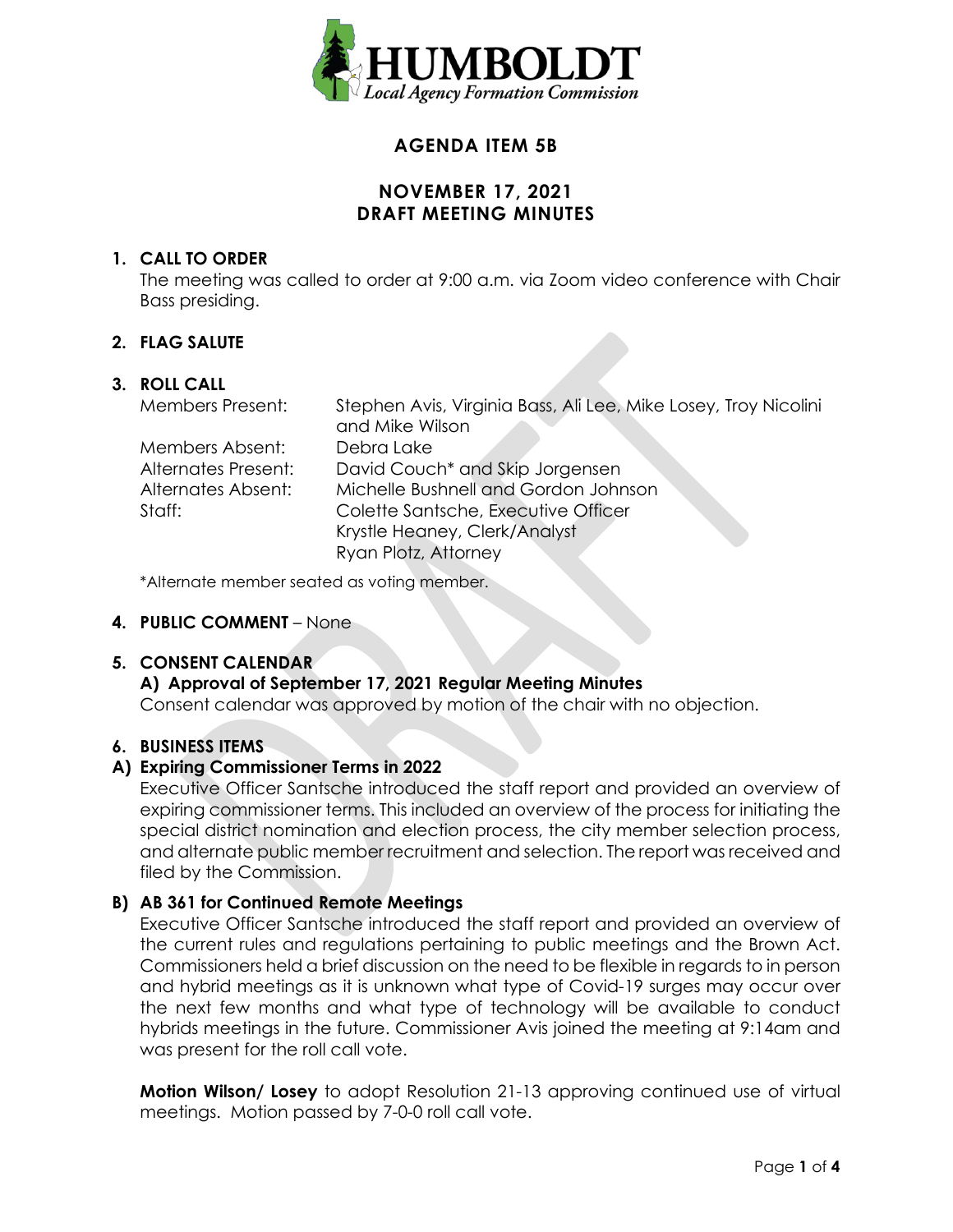# **7. PUBLIC HEARING ITEMS**

# **A) Municipal Service Review and Sphere of Influence Update for the McKinleyville Community Services District**

Clerk Heaney introduced the staff report and provided an overview on the revised draft municipal services review. Changes to the document included clarification on District property ownership and agreements with other agencies, information on how climate change may impact the District, the management of the existing intertie between the City of Arcata and MCSD, and information on other service providers operating in McKinleyville.

The Commission reviewed the changes made and expressed appreciation for the additional effort put into the document to clarify these matters. Commissioner Lee asked that the presence of McKinleyville Land Trust Holdings next to the District's wastewater treatment facilities be added to the document. Commissioner Wilson commented again on the potential inequity of service fees between large parcel owners away from the community center and smaller parcel owners nearer to the center where there is easier access to infrastructure that puts less of a strain on utilities. No public comment was provided by attending participants.

**Motion Wilson/Avis** to adopt Resolution 21-14 approving the McKinleyville CSD MSR/SOI Update with noted changes. Motion passed by 7-0-0 roll call vote.

### **B) Municipal Service Review and Sphere of Influence Update for the Manila Community Services District**

Chair Bass opened the public hearing and requested a report from staff. Clerk Heaney introduced the staff report and provided an overview of Manila CSD services including water, wastewater, stormwater, and recreation services. This included the District's water purchase agreement with Humboldt Bay Municipal Water District, a description of the District's unique wastewater system that utilizes onsite septic systems before wastewater is pumped to the central treatment facility, an overview of existing and planned stormwater infrastructure, and District operated recreational facilities.

The discussion was opened for Commissioner comment. General discussions were held regarding the importance of documenting potential sea level rise impacts to the community and District infrastructure. Commissoners indicated it may be prudent to identify Manila as a vulnerable community and provide recommendations on how the District can connect with County and Coastal Commission staff to start planning for potential impacts from sea level rise and/or major seismic events.

Discussion was also held on current and future bike/ pedestrian access and vehicular transportation though the District. The public regularly accesses Manila by foot and bicycle but it can be dangerous to cross Highway 255. Additionally, Highway 255 could be inundated by flood waters or sea level rise which may cut off access to the community as it is the only way in and out of Manila by vehicle. In the event that Highway 101 is shut down, traffic may be rerouted to Highway 255 which could increase these impacts and create a level of traffic through the community that the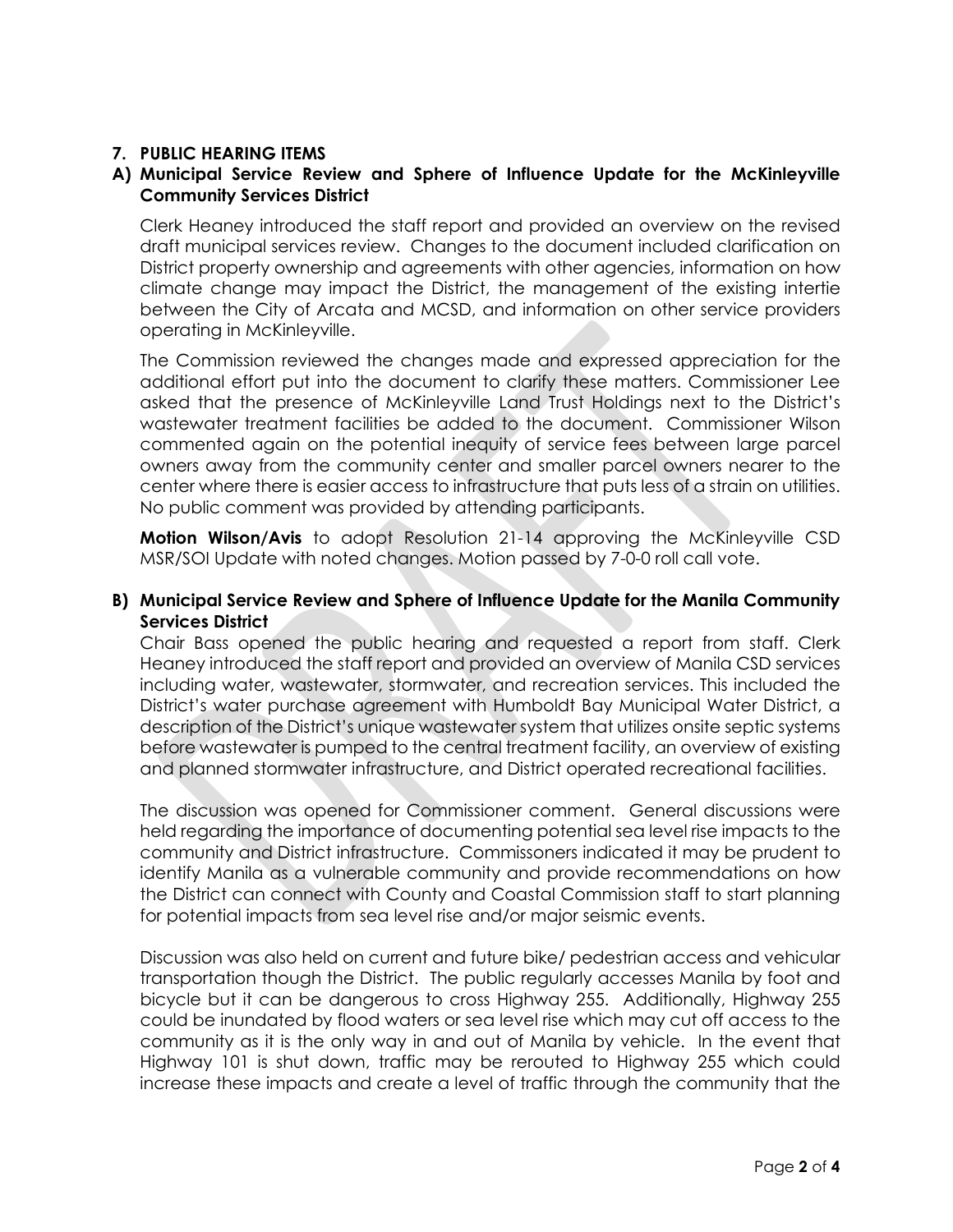road system was not designed for. The Commission requested that more discussion be included in the MSR about potential future transportation impacts.

Additional discussion items focused on potential shared services between Peninsula CSD and Manila CSD, the existence of an auto-aid agreement between Samoa Peninsula Volunteer Fire Department (Peninsula CSD) and Arcata Fire Protection District for emergency response in Manila, and tax limitations on federally owned lands within the District boundary. The Commission directed staff to revise the MSR based on the discussion held. No public was present to provide comment.

**Motion Wilson/ Lee** to continue the public hearing to the January 19, 2022 regular commission meeting. Motion passed by 7-0-0 roll call vote.

# **8. INFORMATIONAL AND CONTINUING ITEMS A) Status of MSR Preparations**

Commissioner Wilson left the meeting at 9:52am. Clerk Heaney introduced the staff report for MSR preparations. Staff is working on contacting Riverside CSD and has sent an information request by both email and mail. The MSR will be drafted once information is received from the District. Starting in January staff will be reaching out the City of Eureka and starting on information gathering for the South County Regional Water MSR.

### **B) Status of Current and Future Proposals**

Executive Officer Santsche presented the staff report for Current and Future Proposals. This included a discussion of fire service coordination efforts which have been focused on potential new District formations, legislative action regarding commercial timber lands, and the soon to be released Annual Fire Chiefs' Report which has a new map showing District boundaries and mutual aid areas.

It was also noted that a recirculated Environmental Impact Report is available for the McKay Ranch subdivision which will come before the Commission for annexation into Humboldt CSD if it is approved by the County. Other prior applications are moving forward with conditions compliance and recordation.

# **9. EXECUTIVE OFFICER'S REPORT**

# **A) CALAFCO Executive Director Recruitment Update**

Executive Officer Santsche introduced the communication received from CALAFCO regarding recruitment of a new Executive Director. Pamala Miller has agreed to stay on during the recruitment process. Commissioner Couch recommended that we prepare a letter of appreciation for Ms. Miller. Staff will bring this forward during the January Regular Commission meeting.

### **B) CALAFCO Board Meeting (November 12, 2021)**

Executive Officer Santsche introduced the board meeting agenda and noted that Commissioner Lake is now a member of the CALAFCO board.